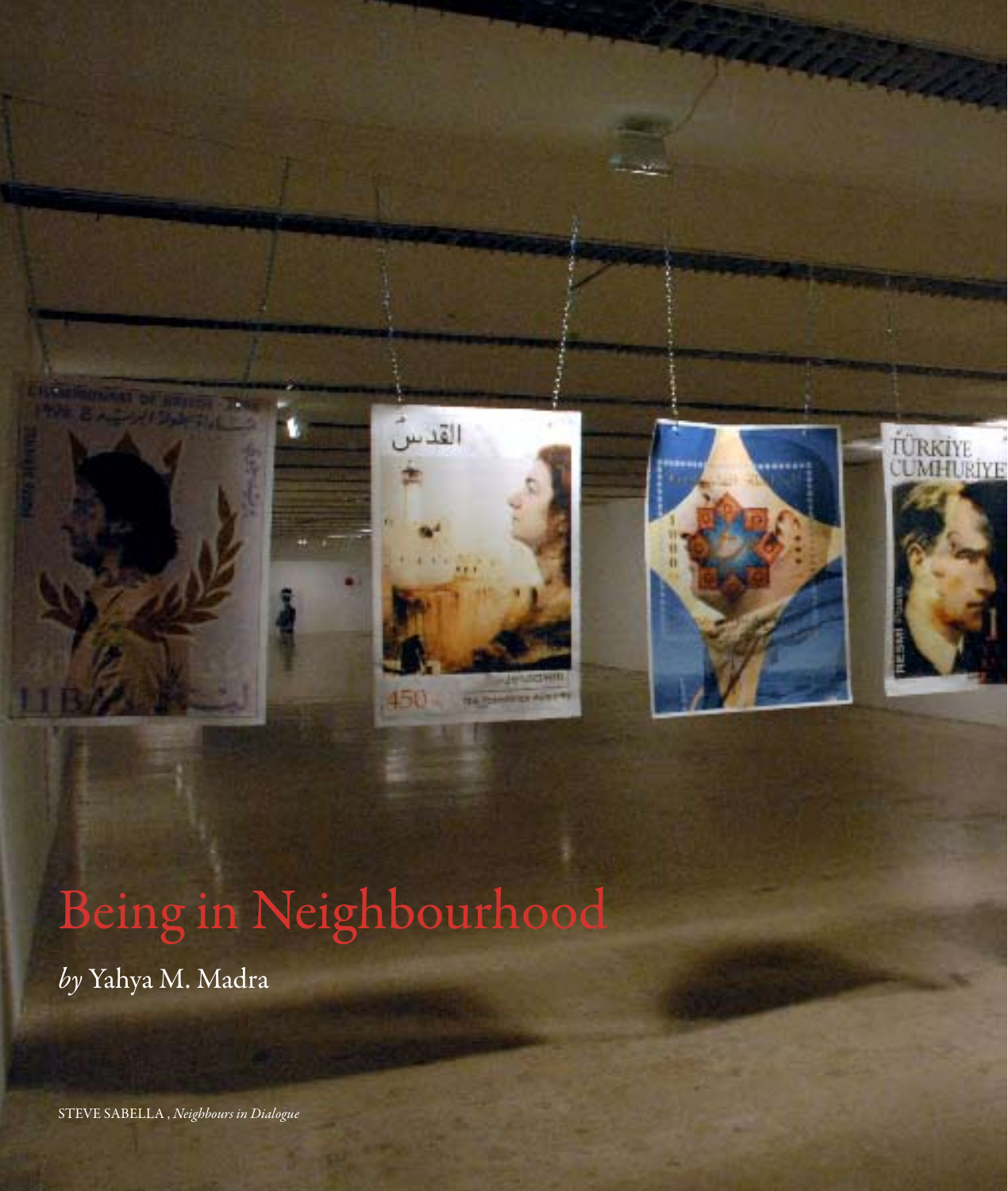

*"Neighbours in Dialogue" can perhaps best be understood as an attempt to develop an alternative mode of engagement, an alternative mode of production and circulation of art that side-steps the global-local dichotomy that has long dominated the contemporary art practices.* 

The terms of this worn-out dichotomy is now wellknown. On the one hand, there are the Biennials that showcase the mainstream of contemporary art produced in the core (mainly New York but also London, Berlin, etc.) in the post-peripheral metropoles (Sao Paolo, Istanbul, Sharjah, Singapour, etc.). Without doubt, the Biennial model that emerged as a global form for the circulation of contemporary art practices has its advantages. At their best, Biennials enable the dissemination of the most recent and cutting-edge specimens of contemporary art to a wider audience. Moreover, they also have the potential for being portals for the art practices and discourses produced and articulated within the extended hinterland of these post-peripheral centers to insert their perspectives, concerns, and agendas into mainstream conversations. In short, the Biennials have the potential to serve as platforms for genuine dialogue between the core and the (semi-)periphery.

Yet so far, the Biennials have failed to deliver on this particular promise. Rather than being platforms for genuine and reciprocal dialogue, they have quickly became a prestigious component of a process that can best be described as the festivalization of arts. It is no coincidence that the Biennials are almost always named by their host city. The terms of this exchange is clear: The commodity under consideration is a particular edition of the Biennial; the producers who supply the event-commodity are the foundations, the institutions, the curators, and the artists; and the buyers of the commodity are the sponsors and the city governments who enjoy the publicity that shores up their brand. In this process, the art (regardless of its critical content) does not only become an instrument for commercial gain, but perhaps more than that, a "spectacle" in the Situationist sense of the term.

Without doubt, a genuine alternative to this model of global circulation of art cannot be a return to a form of localism. This is not to say that contemporary art practices cannot or should not situate themselves within their imme-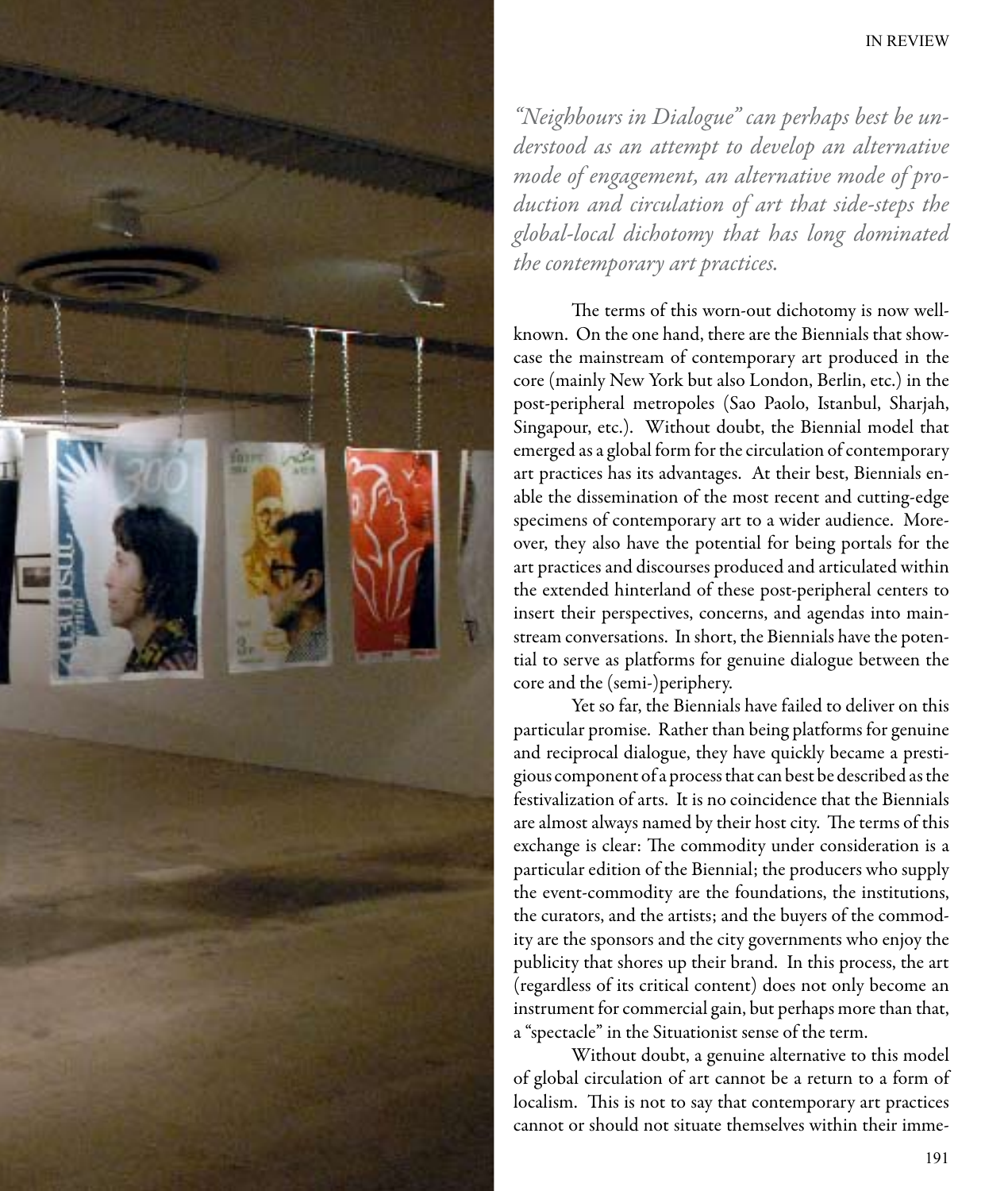## IN REVIEW

diate local context. On the contrary, perhaps the most interesting works of art are those that step outside of the whitebox and succeed to resonate within a broader public without compromising from their subversive propositions. Yet, the challenge is to be able to translate this local resonance to wider audiences beyond its immediate context.

"Neighbours in Dialogue" proposes a new model by stretching the boundaries of the local beyond the confines of the city or the nation-state. Salwa Mikdadi opened her intervention at the launching of the collection of essays (Neighbours in Dialogue, edited by Beral Madra, Istanbul: Norgunk, 2005) during the 51st Edition of the Venice Biennial by noting that we have to rethink the term "neighbourhood" ("mahalle" in Turkish) as a metaphor for the region that stretches from the Balkans to the Middle East and the Caucasus. Transposing a term that invokes the possibility of imme-

collection. The artists produced their contributions while living and working together during a 10-day long residency in Istanbul. During the entire process that stretched over almost 3 and half years, the artists, curators, and art critics from the neighbourhood began to develop and produce various side-projects and collaborations (e.g., "A Consumption of Justice", a show curated by Beral Madra in Diyarbakir in 2005 featured some of the artists and writers participated in the project). In short, rather than submitting itself to the demands of the political economy of spectacle, the project realized itself by taking its time and languishing over a long gestation period.

Inevitably, the cognitive mapping that is implied by the concept of "neighbourhood" refers to a common Ottoman legacy that continues to structure the region in certain ways. But the works of art that were produced for this exhi-

diacy and familiarity within the anonymous structures of modern metropoles to a regional scale makes it possible to reconsider another cognitive mapping of the world. Rejecting both the core-periphery model of the Biennials and the postcolonial partitioning of the Eastern Mediterranean geography into nation-states, the concept of "neighbourhood" enables us to imagine and articulate artistic practices and critical discourses that are simultaneously transnational and local.



DILEK WINCHESTER, *On Reading and Writing.* Neighbors in Dialogue. Photograph by Atif Akin

The groundwork of the project, initiated by the invitation from Enver Hadjiomespahic, founder and director of the ARS AEVI contemporary art museum in Sarajevo, began with the edited volume (mentioned earlier) that brought together writers from Armenia (Ruben Arevshatyan), Azerbaijan (Leyla Akhundzadeh), Egypt (Khaled Hafez), Georgia (Shalva Khakhanashvili), Iran (Tirdad Zolghadr), Lebanon (Saleh Barakat), Palestine (Kamal Boullata and Salwa Mikdadi) and Turkey (Nermin Saybasılı). The conversation that began in this book was culminated in an exhibition curated by Beral Madra in Istanbul (March 2007) and subsequently donated to the ARS AEVI to be included in the museum's of reference, Winchester transcribes three short paragraphs that narrates the experiences of a little child as she encounters with this grammatological difference for the first time. The text of these short paragraphs are in Turkish but they are transliterated in, again, Greek, Arabic, and Armenian alphabets and inscribed on three small, portable blackboards with white chalk. This installation immediately invokes the iconic photograph that depicts Kemal Atatürk as he introduces the new Latin alphabet on a portable blackboard. From the perspective of the official discourse, this iconic image has served to mark the Republican break from the Ottoman past. In contrast, Winchester's work, by quoting from this iconic image of the Republican Cultural Revolution, underscores the

phabets, respectively. Taking this practice as her point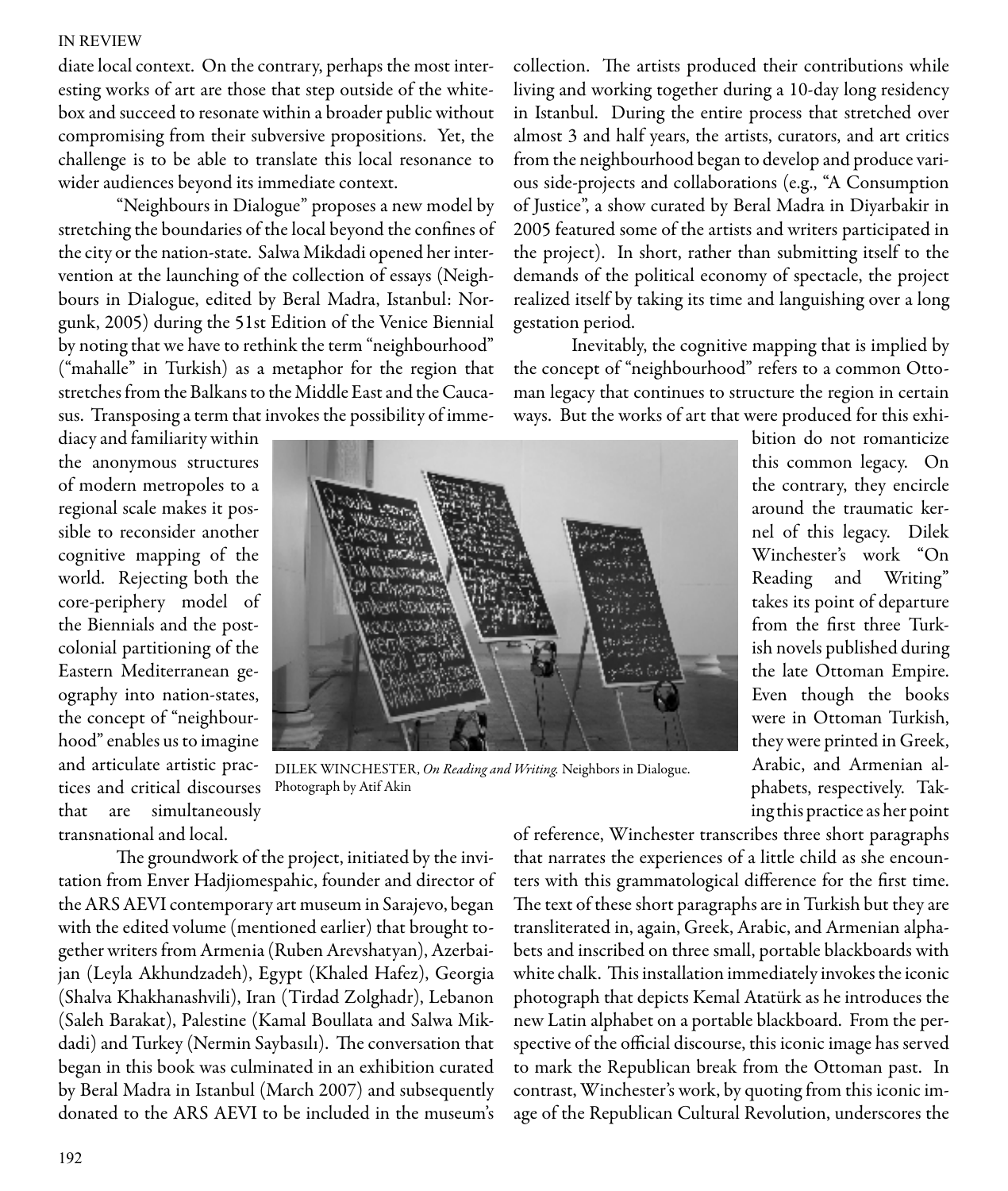

complicity of the Republic with the late Ottoman genocides. The texts inscribed on the blackboards, by narrating the experiences of a little child who feels sad because she cannot understand the letters that her father wrote to her mother or is utterly surprised when she learns that not all kids speak different languages at home and in school, re-enacts the trauma of the post-Revolutionary erasure of the multi-lingual past from the perspective of an innocent child.

Winchester is not the only artist who encircles around the trauma of late Ottoman genocides and the Republican modernism that rose out of its ashes. x-urban's genealogical meditation on Anatolian monuments, by juxtaposing the

images of the foundations of the Great Altar of Pergamon (the Altar itself is currently in display in the Pergamon Museum, in Berlin) with those of the Security Monument located in the center of a very prominent square in Ankara (produced by the official sculptor of the Third Reich, Josef Thorak in 1931), directs our attention to the destruction that preceded the modernist reconstruction of the Republic. The Security Monument, with its fascistic depiction of muscular workers, farmers, and soldiers, clearly designed to support the Republican Cultural Revolution and its foundational myth of a break from the Ottoman past. The fact that it refers to a Hellenistic past is no coincidence. The monument,

built by a German architect with Nazi pedigrees, ironically replaces the Altar of Zeus which was in turn excavated and shipped to Berlin by German archeologists during the last days of the Ottoman Empire, only a few years before the Armenian Genocide of 1915.

The theme of destruction continues in Vahram Aghasyan's "Ruins of Modernity", a minimalist video of concrete heaps and ruined concrete masses, and in Lamia Joreige's diaries from the 2006 Lebanon War. Aghasyan's ruins are contemporary architectural forms, but they are abstracted from their concrete contexts—their sculptural form suggests that these are also monuments but ones that negate

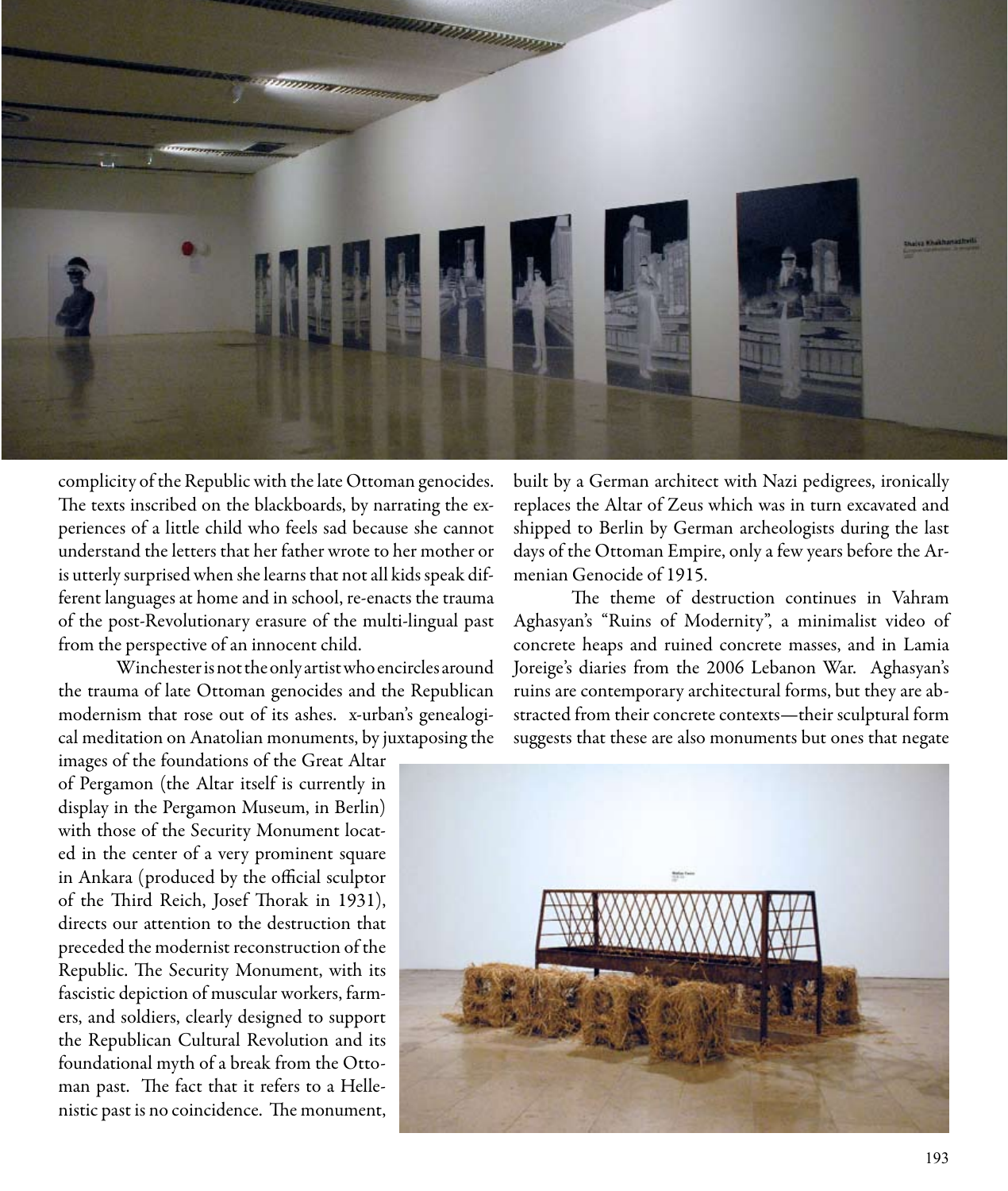

their own monumenality. In Joreige's photographs of Beirut, we don't see the destruction that befell on this country as a result of the Israeli Defense Forces' attack on Lebanon. Instead we find uncanny and eerie images of a deserted Mediterranean city. Andrej Djerkovic's contribution, on the other hand, encircles around another destruction, the Srebrenica Massacre of 1995. In this spectral work, the names of the slaughtered are displayed in Brail alphabet, white on white.

 It is indeed noteworthy that the stories that these artists chose to tell each other and to us are all about destruction. Farhad Moshiri's work provides us a clue as to why this is so. Probably the most humorous of all the works included in the show, the installation consists of a slew of little black toy cars (found in Istanbul) spilling down from the wall and forming a black puddle on the floor. Looking a lot like an oil leakage when viewed from a far, the work reminds us that we aren't really alone in the "neighbourhood". Following the disastrous dissolution of the Ottoman

Empire, first the British, then the US continued to regularly intervene and claim a stake (when deemed necessary with violence) in the region in order to control the flow of black gold. As attested by Joreige's diaries of 2006 Lebanon War and Djerkovic's book of genocide victims, the violent re-or-